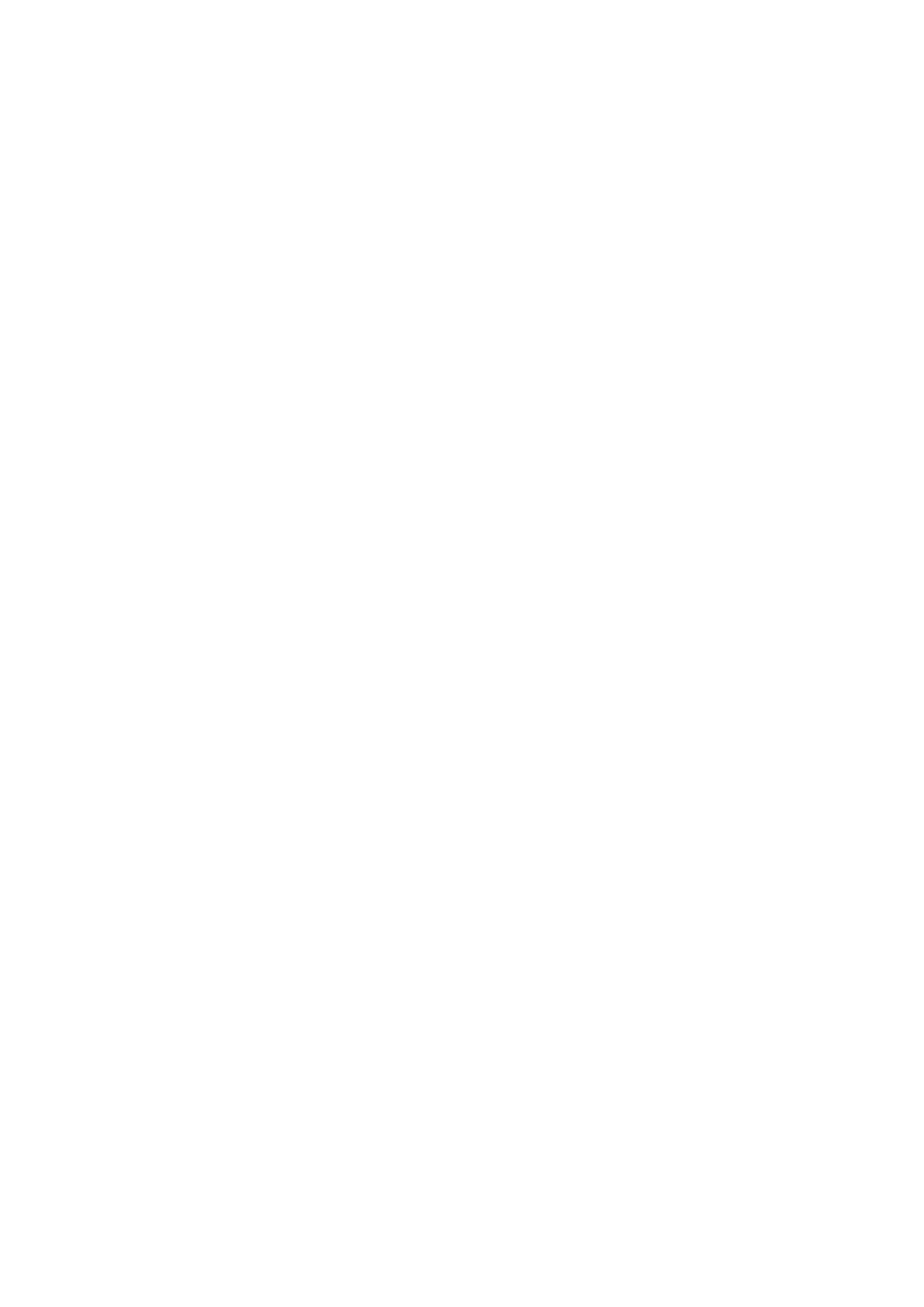

# **POLICY: LEGIONELLA – MANAGEMENT AND CONTROL**

All reference to 'we', 'our' or 'us' in this Policy should be read as meaning Sandbourne Housing Association.

#### **1. Purpose and aim of the Policy**

- 1.1 This Policy has been developed to ensure that Sandbourne fully complies with the requirements of The Health and Safety Executive's Approved Code of Practice and Guidance L8 "The control of legionella bacteria in water systems" (Fourth Edition).
- 1.2 Sandbourne is responsible for the safe delivery of domestic hot and cold water supplies to the homes that it owns and manages. The Legionella bacterium can pose significant health risks under certain circumstances to particular 'at-risk' groups such as those over 50, smokers and heavy drinkers, people with diabetes, chronic respiratory, heart, liver or kidney disease, or whose immune system is impaired.
- 1.3 Therefore, a preventative maintenance schedule has been adopted with the specific aim of reducing risks associated with exposure to Legionella Bacterium transmitted from water used for domestic purposes.

#### **2. Introduction**

- 2.1 This Policy provides comprehensive guidance in relation to the management and control of Legionella in all Sandbourne homes and properties.
- 2.2 Legionella are bacteria that are common and can be found in environmental water sources such as lakes and rivers as well as cold and hot water systems (ie storage tanks, taps, showers, ventilation systems and pipe work etc). Although Legionella presence is usually associated with large systems such as those in hospitals, schools, offices and factories, it can also be found in smaller systems used in homes and in other residential accommodation.
- 2.3 Legionella disease is a potentially fatal pneumonia caused by Legionella bacteria. It is normally contracted by inhaling viable Legionella bacteria in sufficient quantity, either in tiny droplets of water (aerosols, shower heads, taps fitted with spray nozzles) or in droplet nuclei (the particles left after the water has evaporated) from water contaminated with Legionella, deep into the lungs.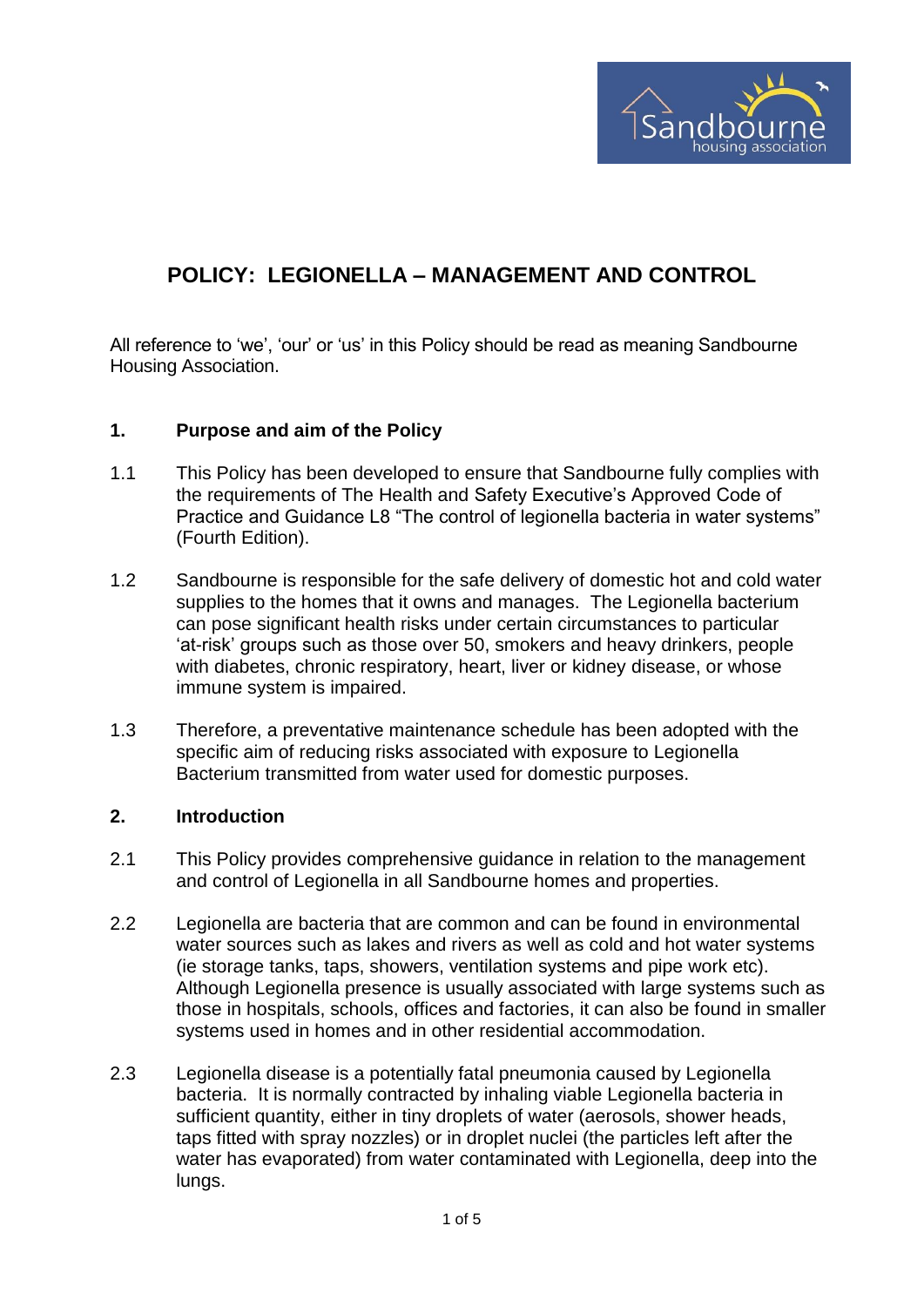- 2.4 Legionella's behaviour at water temperature is:
	- Between 0°C 20°C Legionella will remain dormant;
	- Between 20ºC 45ºC Legionella will multiply;
	- Between 46ºC 70ºC Legionella will not multiply and will die in time; and
	- Above 70ºC no viable Legionella.
- 2.5 It also requires a source of nutrients to sustain the organism eg sludge, scale, rust, algae and other organic matter.

## **3. Legal requirements**

- 3.1 Under general Health and Safety Legislation, as a landlord (and/or person in control of premises/responsible person) and an employer Sandbourne must:
	- Identify and assess source of risk;
	- Develop a course of action for preventing and controlling the risk;
	- Implement and manage any identified courses of action by appointing a person(s) to have management responsibility (also known as the 'responsible person');
	- Keep records and check the effectiveness of past actions completed;
	- As it is impractical to risk assess every individual property a representative proportion of the premises will be initially assessed, on the basis of similar design, size, age and water supply; and
	- Random sampling will also be undertaken to ensure the risk profile is managed.

## **4. Roles and responsibilities**

- 4.1 Sandbourne is considered to be a duty holder under the Approved Code of Practice (ACOP) and Guidance (L8) and the Chief Executive is responsible for undertaking or delegating the duties under this Guidance.
- 4.2 This role is delegated in accordance with the guidance as below:
- 4.3 As 'Duty Holder' the Chief Executive is responsible, so far as is reasonably practicable, for ensuring the health, safety and welfare at work of all employees in their respective teams. In particular, where the Chief Executive is responsible for staff who may be required to deal with Legionella and will:
	- Ensure that adequate resources are made available to enable suitable arrangements for the management of Legionella;
	- Ensure appropriate training, information and instruction is provided for relevant staff in the form of training courses, seminars, information leaflets and booklets, and personal instruction as appropriate;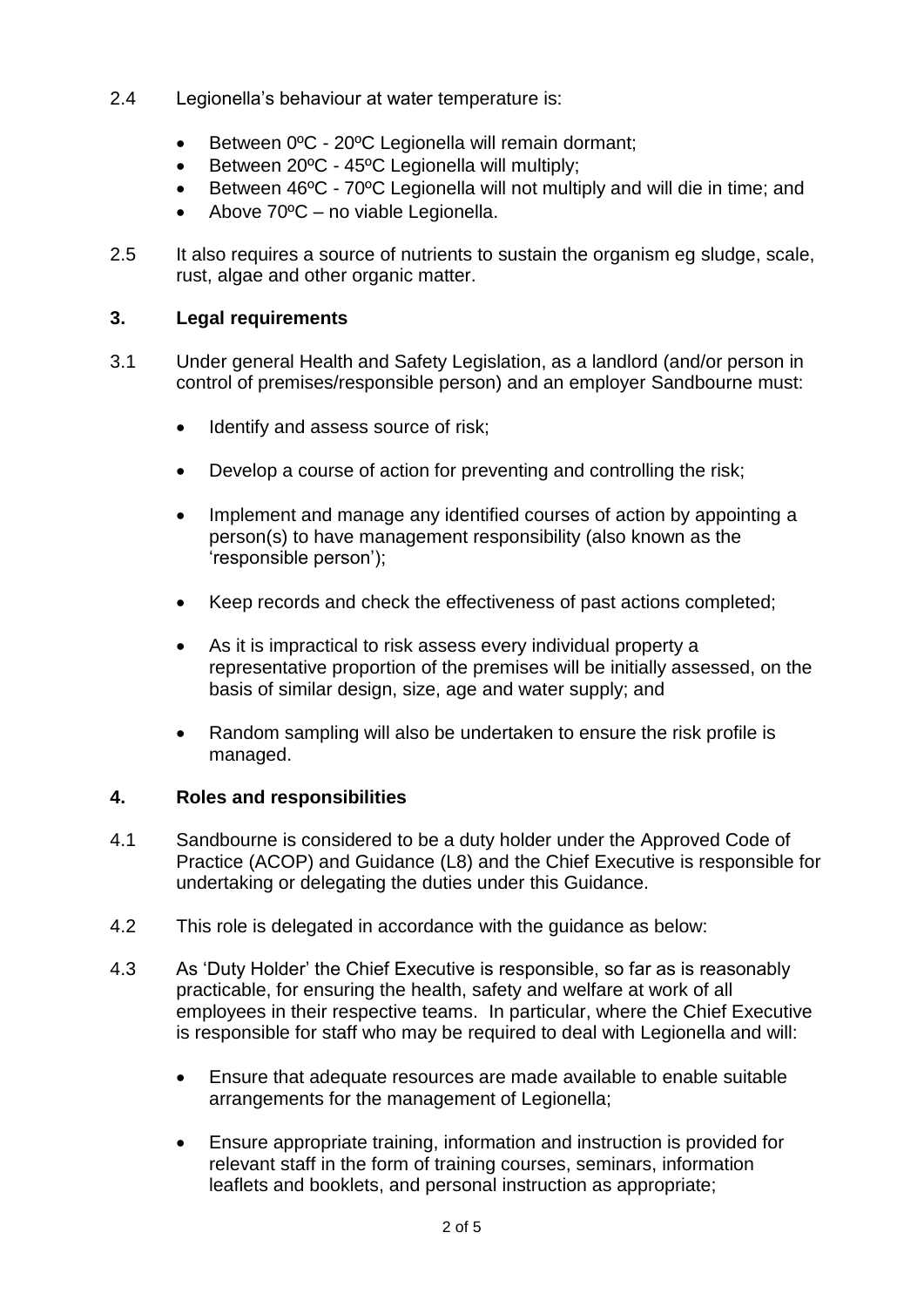- Ensure that where specialist technical expertise in relation to Legionella is not available within the organisation, suitable arrangements are in place to obtain any necessary information as required.
- 4.4 The Head of Housing has delegated authority from the Chief Executive to implement and monitor the preventative maintenance schedule to be satisfied that in homes where there is an identified risk of infection from Legionella this is managed and minimised as far as possible. This will be by means of:
	- Appointing a Responsible Person or Persons (external consultants) who has/have "sufficient authority, competence and knowledge of the installation(s) to ensure that operational procedures are carried out effectively and in a timely way";
	- A risk assessment being undertaken by the Responsible Person to ensure that suitable procedures are implemented for the management of Legionella;
	- Liaison with external consultants to ensure that suitable management arrangements are in place for the monitoring of Sandbourne homes; and
	- Liaison with the Maintenance Managers to identify voids that require assessment and monitoring of the programme of preventative maintenance to ensure that this is delivered on an on-going basis.
- 4.5 All employees are expected to comply with the Management and Control of Legionella Policy.

## **5. Managing the risk**

- 5.1 Sandbourne has appointed Responsible Persons to manage all of our operational areas relating to Legionella.
- 5.2 The Responsible Persons will ensure that the water treatment to Sandbourne buildings is carried out to a required standard, where work is carried out by another contractor or other third party.
- 5.3 As-fitted drawings or a schematic diagram showing the configuration of services will be produced as well as a description of the water system indicating the normal operating parameters, maintenance schedules and actions to be taken should abnormal situations occur. Where there is a risk, the significant findings will be recorded and the relevant staff will be informed accordingly.
- 5.4 Action identified to control the risk will be monitored at suitable intervals to ensure effectiveness. These will be reviewed at least every two years or more frequently if changes to the system are made or risks change. A detailed list of considerations is contained in part 12 of the ACOP and Guidance (L8).
- 5.5 All water systems require a risk assessment but not all systems require elaborate control measures. A simple risk assessment may show that there are no real risks from legionella but, if there are, appropriate measures will be implemented to control these risks. The law requires simple, proportionate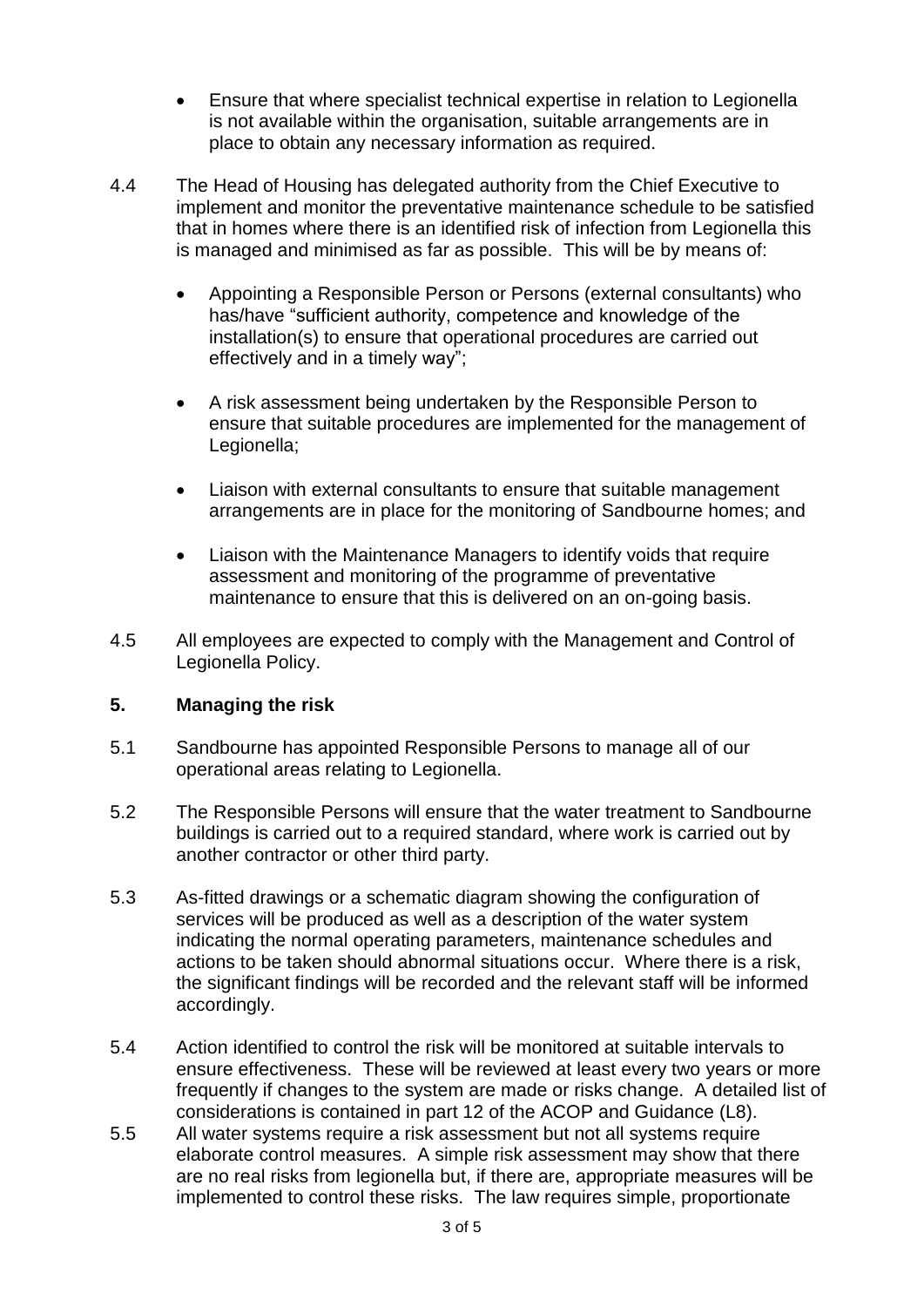and practical actions to be taken, including identifying and assessing sources of risk, managing the risk, preventing or controlling the risk; and periodically checking that any control measures are effective.

- 5.6 For most residential settings, the risk assessment may show the risks are low, in which case no further action may be necessary, eg properties with small domestic-type water systems where water turnover is high. If the assessment shows the risks are insignificant and are being properly managed to comply with the law, no further action may be required, but it is important to review the assessment periodically in case anything changes in the system.
- 5.7 Residents will be advised, as part of an ongoing communication, if the hot water is not heating properly or if there are any other problems with the system that this is reported to us, so that appropriate action can be taken and that they should regularly clean and disinfect showerheads within their properties.

#### **6. Record keeping**

- 6.1 All Records should be kept for a minimum of five years.
- 6.2 In order to provide an audit trail and comply with the law, the records should include:
	- Details of risk assessment carried out:
	- The written scheme or course of action;
	- The names and responsibilities of the responsible persons under the scheme;
	- Details of any installations;
	- Details of any precautionary measures which have been carried out;
	- Monitoring details (ie reports); and
	- The signature of the person(s) carrying out various tasks or other forms of authentication.

## **7. Training**

- 7.1 All Sandbourne staff involved with Legionella will receive Legionella Awareness Training.
- 7.2 This will be revisited on an annual basis.

#### **8. Response to an outbreak**

8.1 In the event of an outbreak of Legionella, the "Responsible Person" will follow the emergency and/or contingency plan that should include: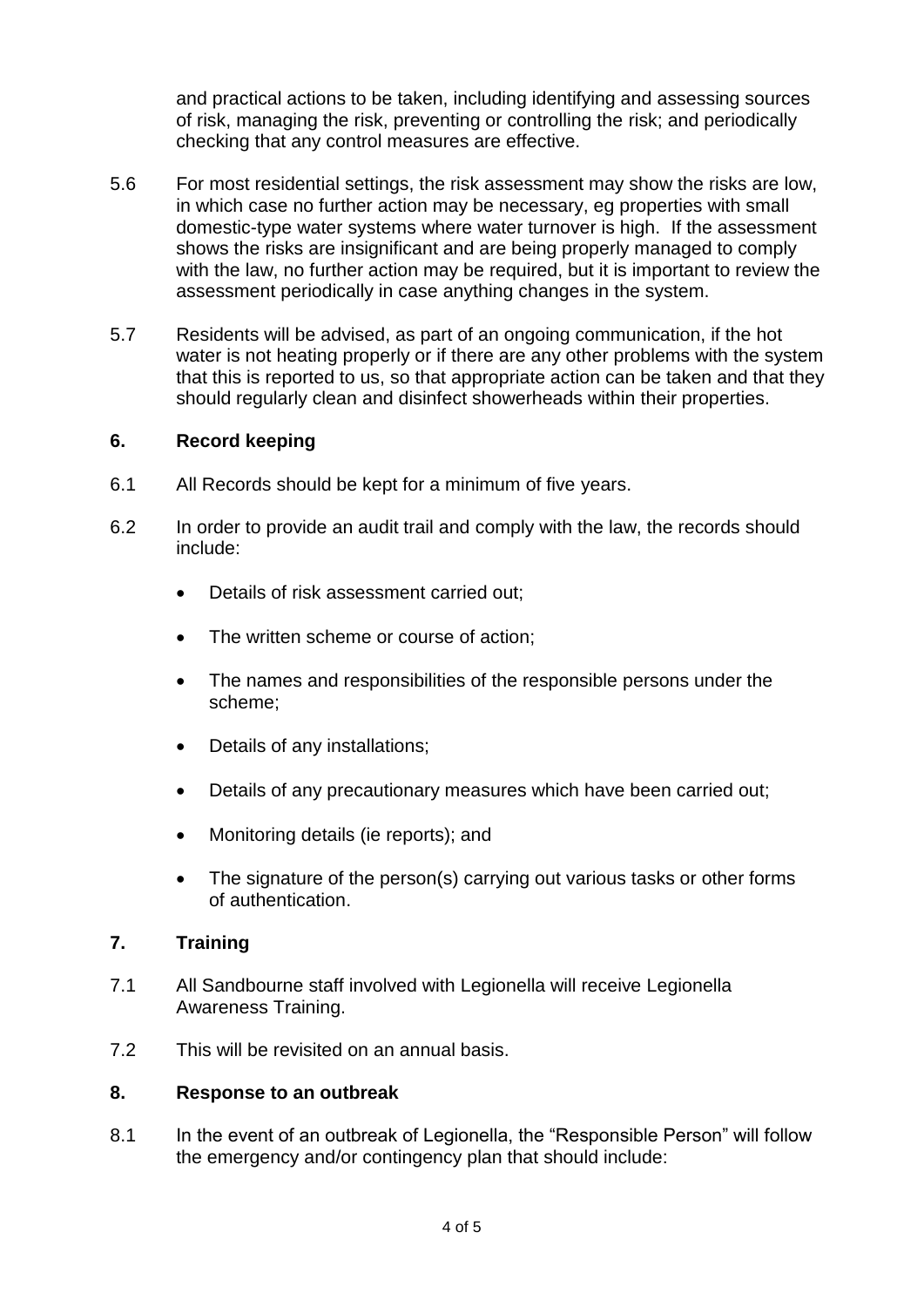- Identification of the people who may have been exposed;
- Involvement of Public Health Authorities;
- Notifying the Chief Executive; and
- Notifying the Health and Safety Executive.

#### **9. Policy review**

- 9.1 The Policy will be reviewed every three years or more frequently where there has been a change in legislation, or if arrangements within the plan are no longer considered to be adequate, in order to assess:
	- **Effectiveness of the management plan;**
	- Overall progress made against the action plan;
	- Suitability and maintenance of communications, instruction, training of personnel, employees and contractors;
	- Suitability and success of monitoring mechanisms;
	- Any updates as a result of legislation changes or incidents; and
	- Records of the review will be kept.

## **10. Equality impact assessment/Protected characteristics (as at 8 January 2019 or later amendments/additions)**

11.1 Neutral.

## **12. Consultation arrangements**

12.1 We will consult all residents and recognised residents' bodies on any substantive changes to this Policy and their views will be taken into account by the Board before approving it. Our staff will also be consulted on any substantive changes to this Policy and any reasonable suggestions will be taken into account before the Policy is approved by the Board.